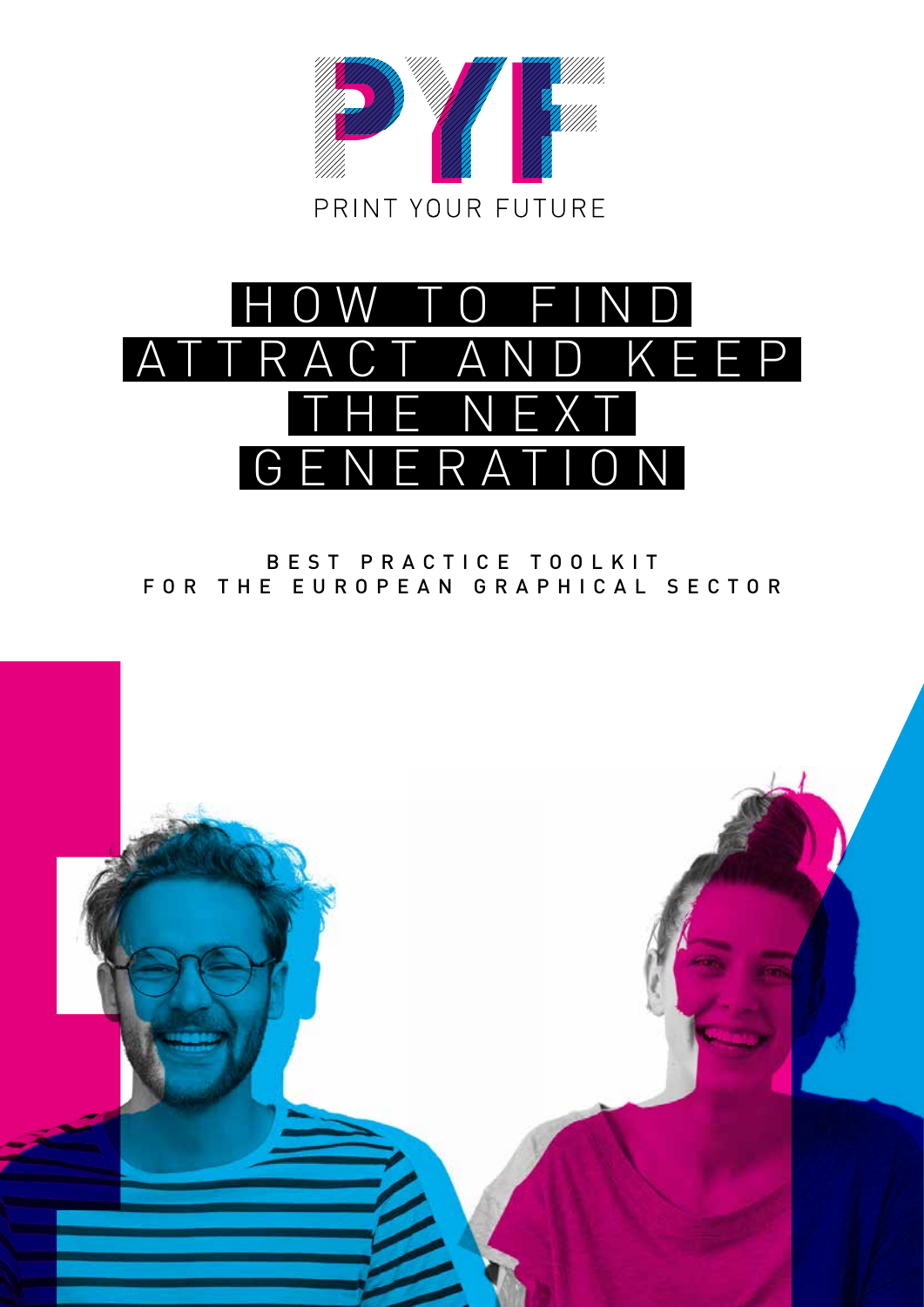This Best Practice Toolkit has been prepared as part of the EU-funded project Print Your Future: Attracting a New Skilled Workforce for Quality Jobs in the European Graphic Industry (hereafter referred to as Print Your Future). The project ran from February 2020 until January 2022.

Print Your Future was designed and co-coordinated by the European social partners for the graphical sector: Intergraf (representing employers) and UNI Europa Graphical (representing workers). The project was funded by the European Commission's Directorate General for Employment, Social Affairs, and Inclusion, and supported by four country experts: the Association of Estonian Printing and Packaging Industry - AEPPI (Estonia), Stuttgart Media University (Hochschule der Medien Stuttgart) (Germany), GOC (the Netherlands), and the Associação Portuguesa das Indústrias Gráficas e Transformadoras do Papel - APIGRAF (Portugal). The project was also supported by a technical expert: Spin360. The toolkit was drafted with the support of the British Printing Industries Federation - BPIF (United Kingdom).

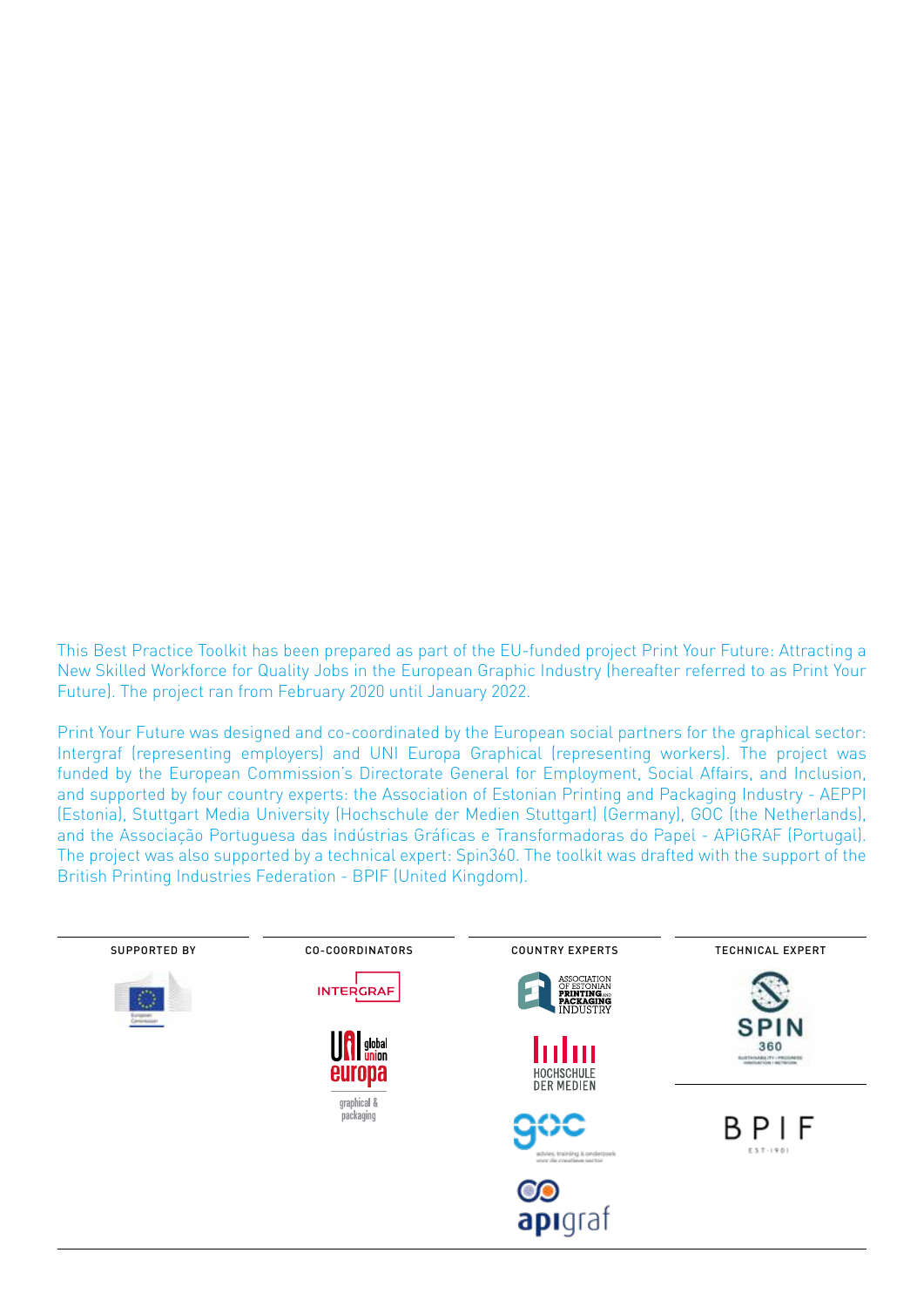## INTRODUCTION

Intergraf and the British Printing Industries Federation (BPIF) have collaborated on this Best Practice Toolkit as part of the EU-funded project Print Your Future.

The toolkit has been designed as a best practise guide for stakeholders in Europe with an interest in finding and attracting employees to the print, print packaging and graphic communications sector, and subsequently keeping them in our industry.

This guide issues advice for raising the profile and attractiveness of our sector, as well as pointing to concrete examples of best practices from across Europe. The guide is not exhaustive, but will give readers inspiration and ideas about how to improve the image of print in in particular when it comes to recruitment and employment.

Print is an enormous sector and an important contributor to Europe's economy – both now and for the future.

A fundamental asset of the printing industry is its workforce, and a new generation of print professionals is required to produce the products we all need, and to keep the sector sufficiently dynamic and agile in order to respond to challenges. It is crucial that businesses adapt and integrate new innovation. The lines between print, manufacturing, design, physical and interactive are blurred and standing still simply isn't an option.

To guarantee the enduring competitiveness of the graphical sector in Europe, we must work together to promote the image of print and ensure we both equip and inspire future generations.

#### HELP IS AT HAND

As trade associations – Intergraf for Europe, and the BPIF for the UK – have a wealth of examples of companies and best practices that have been successful at finding, attracting, and keeping employees in the graphical sector. The aim of this toolkit is to share some of this knowledge and to help raise the profile and attractiveness of the whole industry.

" Print communicates, educates, and inspires. Who wouldn't want to be involved in this industry?





112,000 **COMPANIES** 



**€** 82 BILLION TURNOVER

(EU27 + UK, Switzerland, and Norway) Source: Eurostat 2018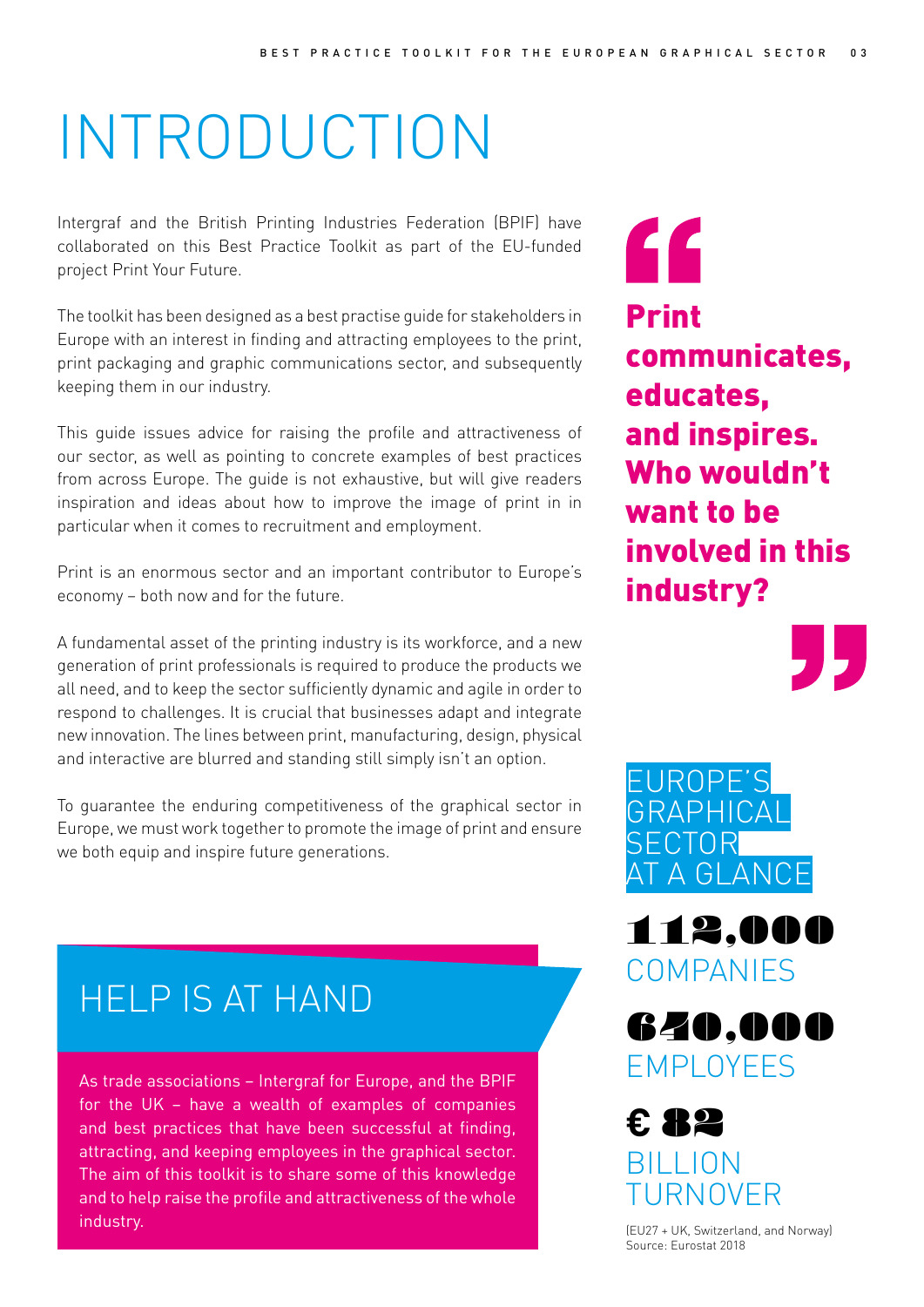# HOW TO THE NEXT GENERATION

There are lots of places where you can search for new employees, including websites, trade federations, trade unions, schools, colleges, and universities, print fairs, and job fairs. Look around for relevant events in your area which could help you to reach your target group. Cast a wide net: look both within and outside of vocational education and training providers. And remember, people in both older and younger age groups may have the profile you need.

To attract younger generations, it is crucial that you look at engaging potential candidates from an early age. Young people often start making decisions about their careers very early, so try to let them know about the career options that print can offer, and what it's like to work in the industry. Opening up the conversation with young people and outlining the possible career paths is key.

Connecting and opening up to local schools, career advisors and organisations to raise the profile of your business within your community is important. Building these relationships is also a way in for recruitment promotion and raising the profile of the industry as a whole.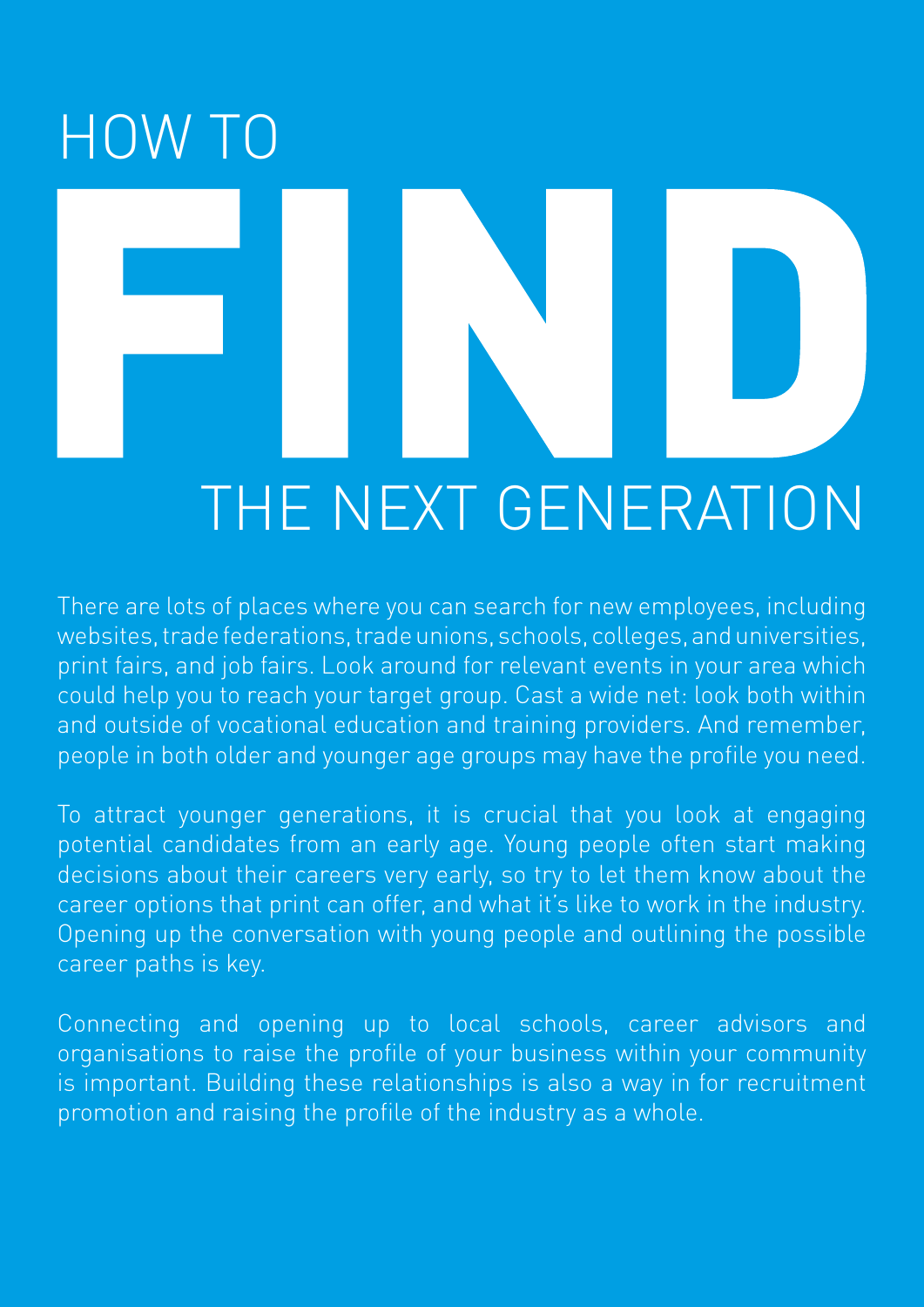## HOW TO EDUCATE STUDENTS

It is a good idea to supply schools and career advisers with information about both the industry and your company. Unlikely as it may seem, not everyone is aware of the printing industry. Here are some tips for engaging with students of all ages:

Ask to present to schoolchildren about your company and the industry. Show young people how the printing industry works and what it is for. Remember that the needs of students are different at different ages. Think about how younger children can play or be creative with printing. Give them a hands-on experience of print. ■ Liaise with your local trade union to showcase the career

perspectives in place in the graphical sector from the workers' point of view.

**P** Present to students on writing a good cover letter or CV for work experience or give them interview tips.

■ Use or build online tools to help students register their interest in print to create a network that supports the sector's needs.

Allow groups of local school children to visit your premises for a site tour. Try to engage with their parents or carers too - they can help young people get interested. Make sure you have follow-up materials that summarise what they have learned.

■ Employability is key to career decisions. Make sure to show schools, parents, and students the many career opportunities the printing industry has to offer.

■ Create a strong connection between the industry and students/ schools, such as through study visits, internships, events inhouse and/or at schools, or workshops with guest speakers.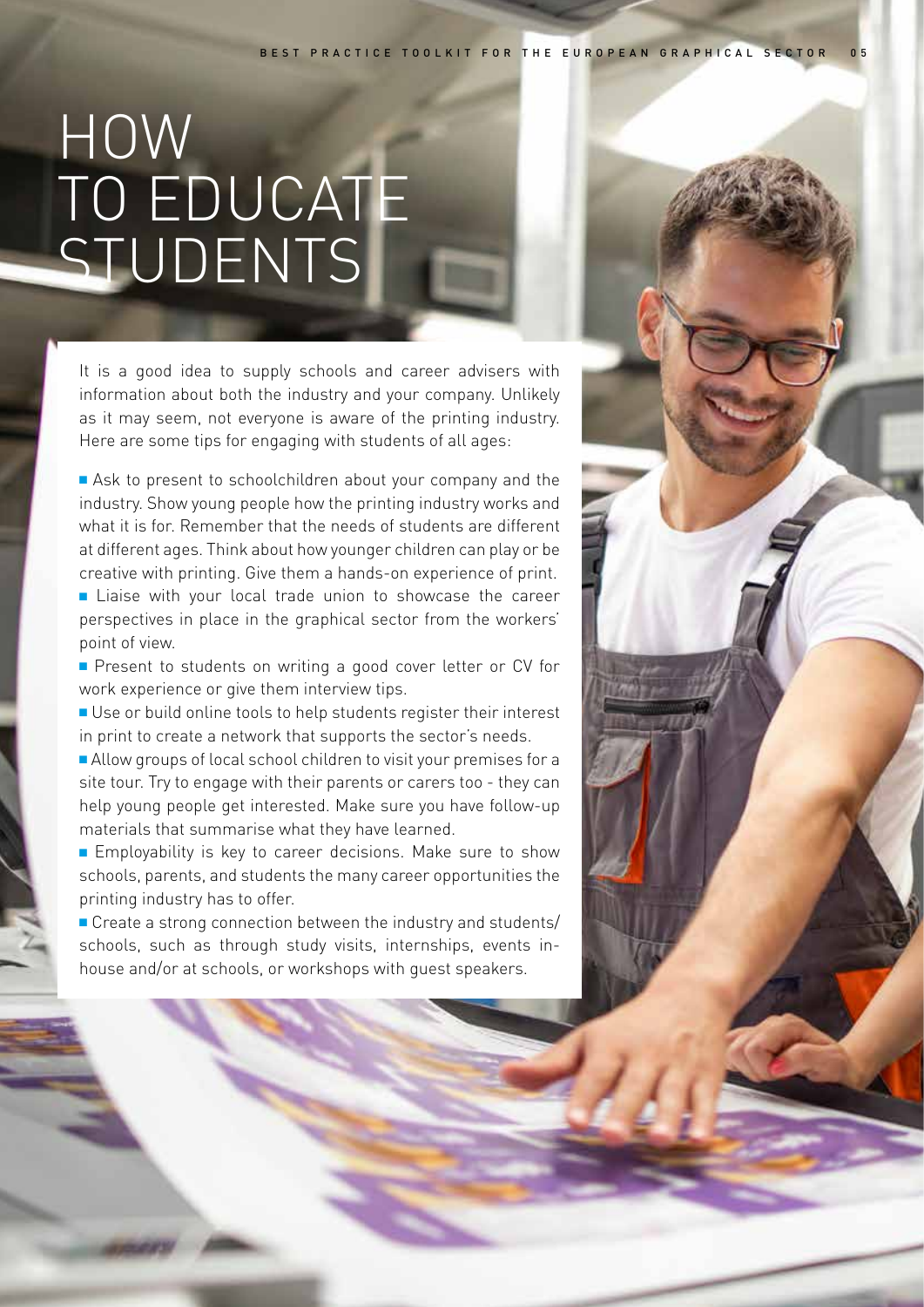## GET NOTICED AT EMPLOYMENT FAIRS AND OTHER RELEVANT EVENTS IN YOUR AREA

The most important thing is to engage with your audience. Make sure your stand creates an emotional connection with visitors. Have a 'tactile area', where people can touch and feel print.

Be sure to take the right employees with you. Select the internal team that is most likely to be able to answer the sort of questions that may be asked. Don't have a huge team standing around with nothing to do.

**Plan out marketing materials and booth literature. Look at your** upcoming campaigns and events. See if any exhibition stands can be reused for banners, stand pop-up banners or giveaways in future. Make sure you have clear messaging on your stand, and don't overwhelm visitors with everything you do.

**Prepare clear objectives for the teams and plan for how they will** follow up on generated leads. Don't leave it too long. Send a thank you the next day. Create a marketing or leads pack that can be sent as a follow-up with all the key information to take away.

**Promote your presence at the show during the live days. Create a** hashtag and make sure your teams update while attending. Get involved with the event hashtag to maximise exposure of your location. Let people know what you offer and drive them directly to your stand.

■ Track your stand engagement. There are many tools that can help with sign in and direct follow-ups after an exhibition.

■ Bring details of job vacancies with you. Have leaflets printed for potential employees to take away with them as a reminder of what you do and offer. Provide contact details to follow up.

 $\blacksquare$  Give the floor to workers to explain their passion for printing and for your business, and (if relevant for your company) to workers' representatives to explain the good working conditions.

 $\blacksquare$  Explain that the professional experience that workers get in the graphical industry is valued by the company. Also, that workers can build a career in the graphical sector, but also in other parts of the industry because graphical skills are also needed in other industrial sectors.

Review and feedback on your performance for future events. How many generated leads? What was successful and what wasn't? What could you have done more efficiently?

#### Is the event a virtual one?

Everything above still applies, but you will have to be even more creative! Make sure that interested and interesting people have the chance to touch physical products. Printers produce products that tap into people's emotions. You can utilise this unique quality.

" Print delivers outstanding value and return on investment

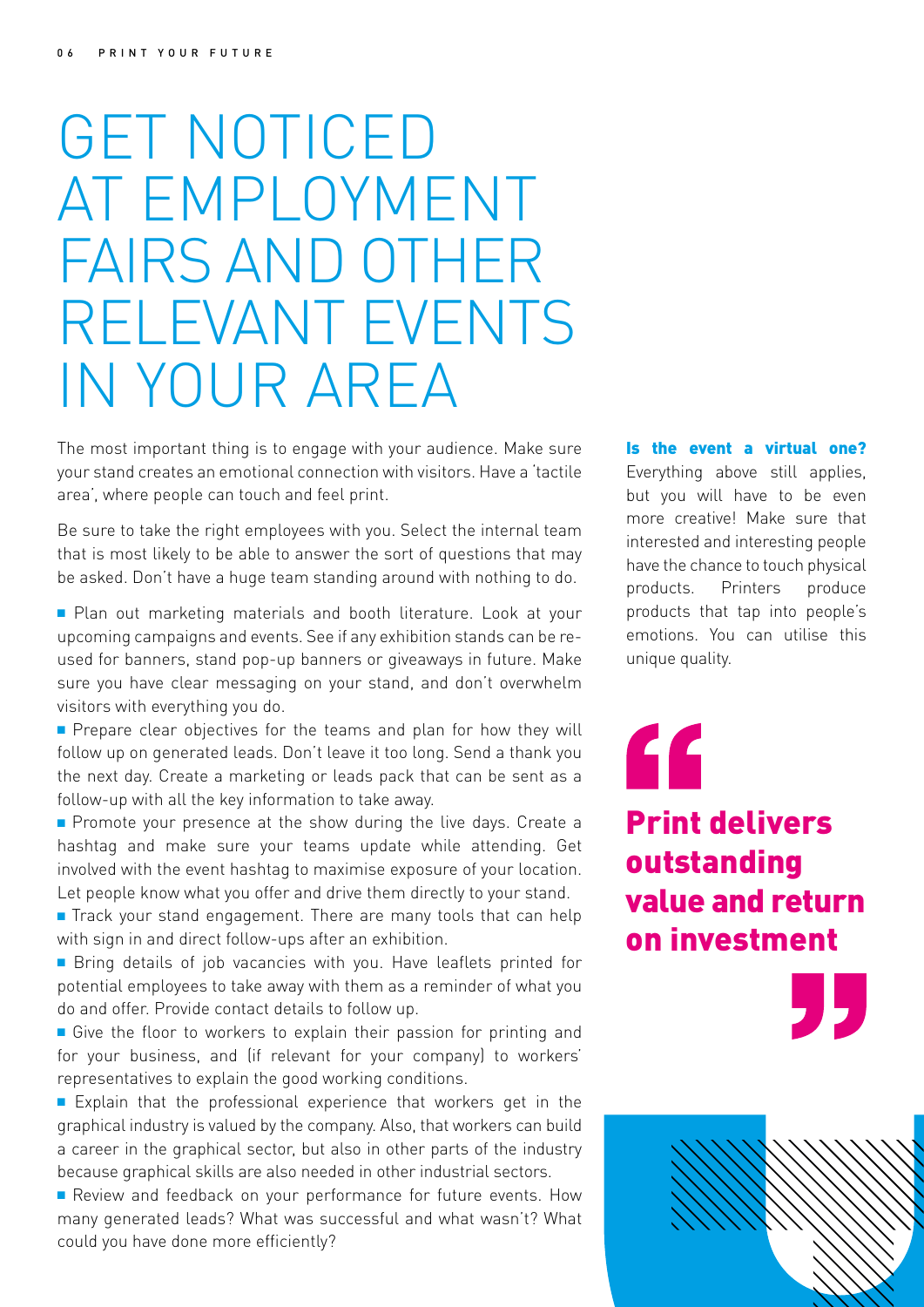## HOW TO TRACT THE NEXT GENERATION

To attract and retain talent, you need to build an employee-focused company culture. Today's workers demand a good work-life balance, clear career expectations and opportunities, and a value-driven environment. Ensuring that you are offering your current staff this kind of culture will help you to attract new people. One important tool that can help to build this culture is continuous communication and social dialogue in the company.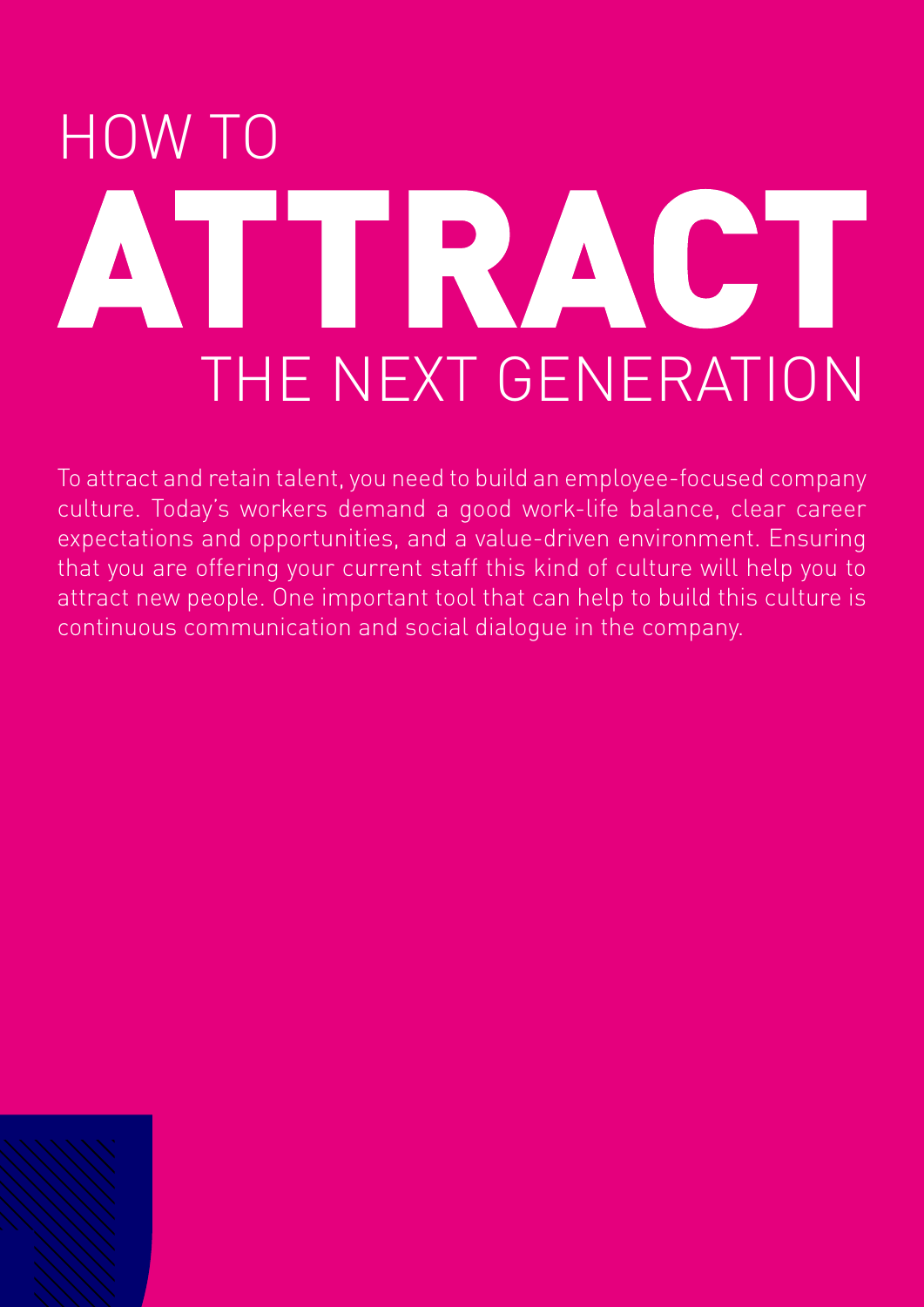## SHOUT ABOUT YOUR BUSINESS

It is important to promote your business in any way you can. As well as advertising on jobs boards, create ads for yourself that communicate what you have to offer. These are likely to encourage twice as many views as a posted job. Here are some more tips for promoting yourself:

<sup>n</sup> Share your ads on different social media platforms like LinkedIn, Twitter, Instagram, TikTok, or Facebook. Look for local groups and business groups. Make sure you use the right channels for your target audience's age and location. To increase the reach, use hashtags along the lines of #apprenticeships #jobs #youngcareers.

■ Ask your existing staff to share their experiences as case studies via your communications channels, and/or their own social media. They may know peers looking for work who they can share job applications with. Using the knowledge and strength of your own employees is the new marketing.

**n** Use inbound marketing such as blogs, events, search engine optimization (SEO), and social media to create brand awareness. This will help to attract new business and employees.

■ Shout about what you are proud of and give people reasons for wanting to work at your company. For example, being local and engaging with the community, showcasing progression opportunities, having strong collective bargaining principles, showing your best products, and paying competitive wages.

■ Consider what your interview process will look like. It could be a telephone or virtual interview, followed by a face-to-face and a shadow half-day. This gives potential employees time to really understand your workplace environment and the depth of the work involved. It also makes them feel more welcome because they have already had the chance to develop relationships.

■ Use videos to promote yourself, especially those with testimonials. Show what young people in the sector and your company think of print. Include those who have fallen into it and those who specifically trained for it. Demonstrate the creative and interesting parts of the sector, including new tech, and the variety of jobs available for different kinds of skills. Make sure you're honest about the sector and what you can offer.

■ Take part as a company in activities and events where your potential future employees could be – like hackathons, or other team challenges (e.g. relating to sports, or the environment).

Keep in mind that promotion is always better when you include the voices of workers at your company, as well as their representatives if applicable for your company.

Remember that people applying for an apprenticeship/ internship/entry-level role are generally at the start of their career and will require skills development. Be sure to list this in your offering. You need to be as eager to teach as they are to learn. Here are some additional things to consider doing:

■ Make careers and career paths visible.

**Offer internship opportunities.** 

 $\blacksquare$  Showcase the many professions that the printing industry has to offer – from the print shop to the design office. There are lots of jobs and skills needs. Map out different career paths - finance, sales, design, data, IT.

■ Create videos about the sector aimed at different audiences like schools and parents. Use different methods - for example, virtual reality.

**Promote print's connections to** popular products - books, board games, comics, vinyl sleeves, t-shirts, posters, photos, wall art, and furniture and home decoration.

Focus on what printed products can do for customers in the digitised world.

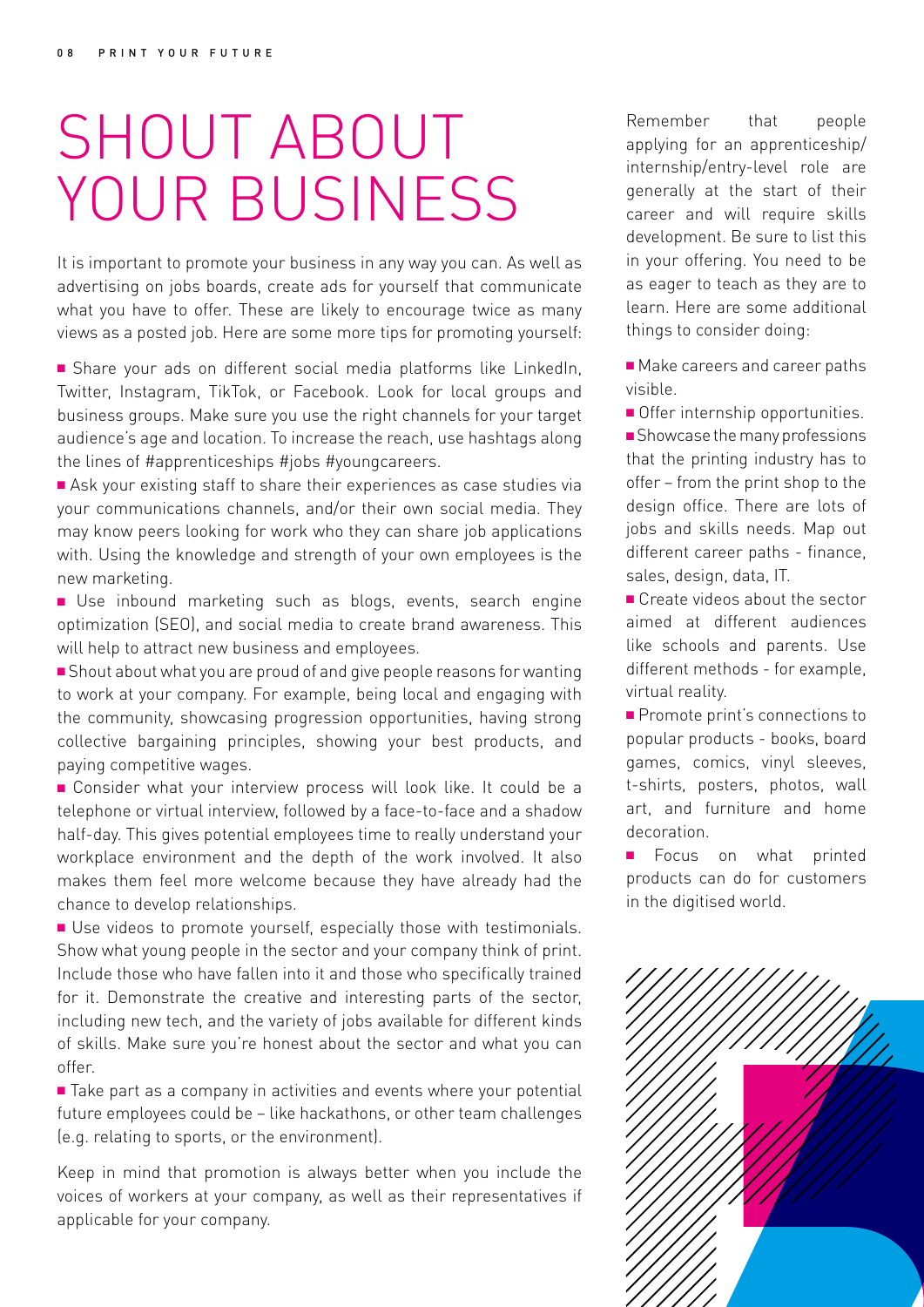#### MAKE SURE YOUR GLASS IS HALF-FULL

Far too often the print sector is discussed by insiders in a 'glass half-empty' way. Not only is this unhelpful, it's also inaccurate. The graphical sector has much to offer. Let people know what you are proud of and show the next generation why they should want to build a career in print. Be proud of your industry, your company, your people, your values, and the unique products that you deliver.

#### $\epsilon$ Good help isn't hard to find when top talent looks for you

Jim Molis, business author, US-based Business Journals.

## HOW TO GET REFERRALS

**n** Share vacancies and job requirements. Communicate with your employees internally and their unions to make them aware of specific job descriptions and ask for referrals when sending out.

- Use your employees as 'brand ambassadors'.
- <sup>n</sup> Keep your potential employees updated at every stage. Let them know where they are in the process with clear timelines.
- **Offer incentives.** Aside from money, which is always popular, you can offer experiences, trips, vouchers, gifts, or flexibility. Identify what is relevant for your employee, check its alignment with company goals, and see what you can do about it.
- **Publicly recognise when someone in your business refers, and make** sure they know you appreciate their effort. Any acknowledgement, ranging from an award to public praise from the CEO, can be meaningful to employees.
- Enhance the experience in the application process. It shouldn't be complicated. Use a platform that allows easy access. Some of these platforms will also allow your potential employees to share on social media.
- Be available. Knowing people requires time and effort, but it is always rewarding and ensures that people feel (and are) seen, heard, and respected.

Any successful programme takes time to develop and adapt, so it's crucial that you ask for feedback internally on what does and doesn't work and be sure to build on what you learn. Survey suggestions can be very helpful in developing a more successful system. Using a variety of initiatives will help increase your referrals.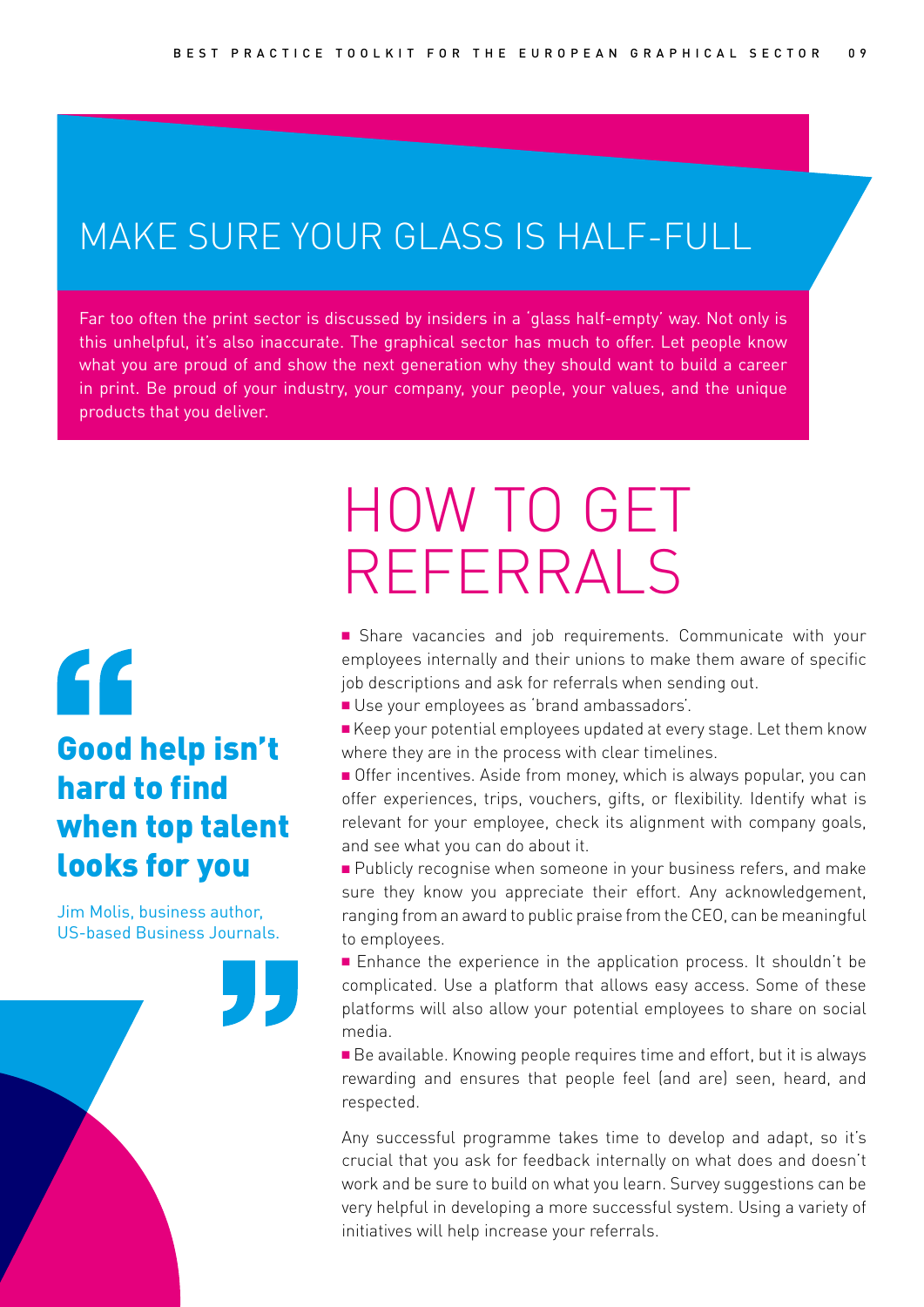## INCLUDE **DIVERSITY**

Make sure diversity is a part of your recruitment process. Not actively focusing on attracting women, as well as other nondominant groups, to your company excludes more than half of your future workforce. That's a lot of potential talent to miss out on.

Women are commonly under-represented in the print industry, including in leading roles. Try to make your job ads and postings more inclusive. It's easy to use language that is subtly 'gender-coded' without noticing, and very often job ads are prime culprits in unconscious bias. Aim for gender-neutral language to avoid bias towards a specific sex or gender.

It has been widely reported that gender preferences can be conveyed subtly through words like 'competitive', 'leader' and 'dominate'. These are usually associated with male stereotypes, while words like 'community', 'interpersonal' and 'support'' are generally associated with female stereotypes.

If you're looking for more diversity in the workplace, think about what you include in your job adverts. Consider doing the following:

■ Paint a picture of what it's like to work at your company, selling the story of the workplace culture and the team dynamic. More diversity attracts more diversity.

**n** Describe the benefits you offer and the values you truly stand for. This has proven to be much more appealing than long lists of requirements or competencies. Young people want to work for a brand or product that they support.

**n** Share stories of women and minorities who are succeeding across all levels of your organisation. When people see themselves represented, they are more likely to apply.

■ Focus on what the performance objectives of the role are, and what the person is expected to accomplish. Include points that are 'desirable but not vital'. Promoting the importance of training and development within your organisation will help widen the pool of talent.

■ Together with workers and their representatives, develop corporate social policies and codes of conduct on topics like health and safety, nondiscrimination, social dialogue, equality, etc. Make them known publicly.

 $\epsilon$ Print is one of the most sustainable and environmentally responsible industries on the planet

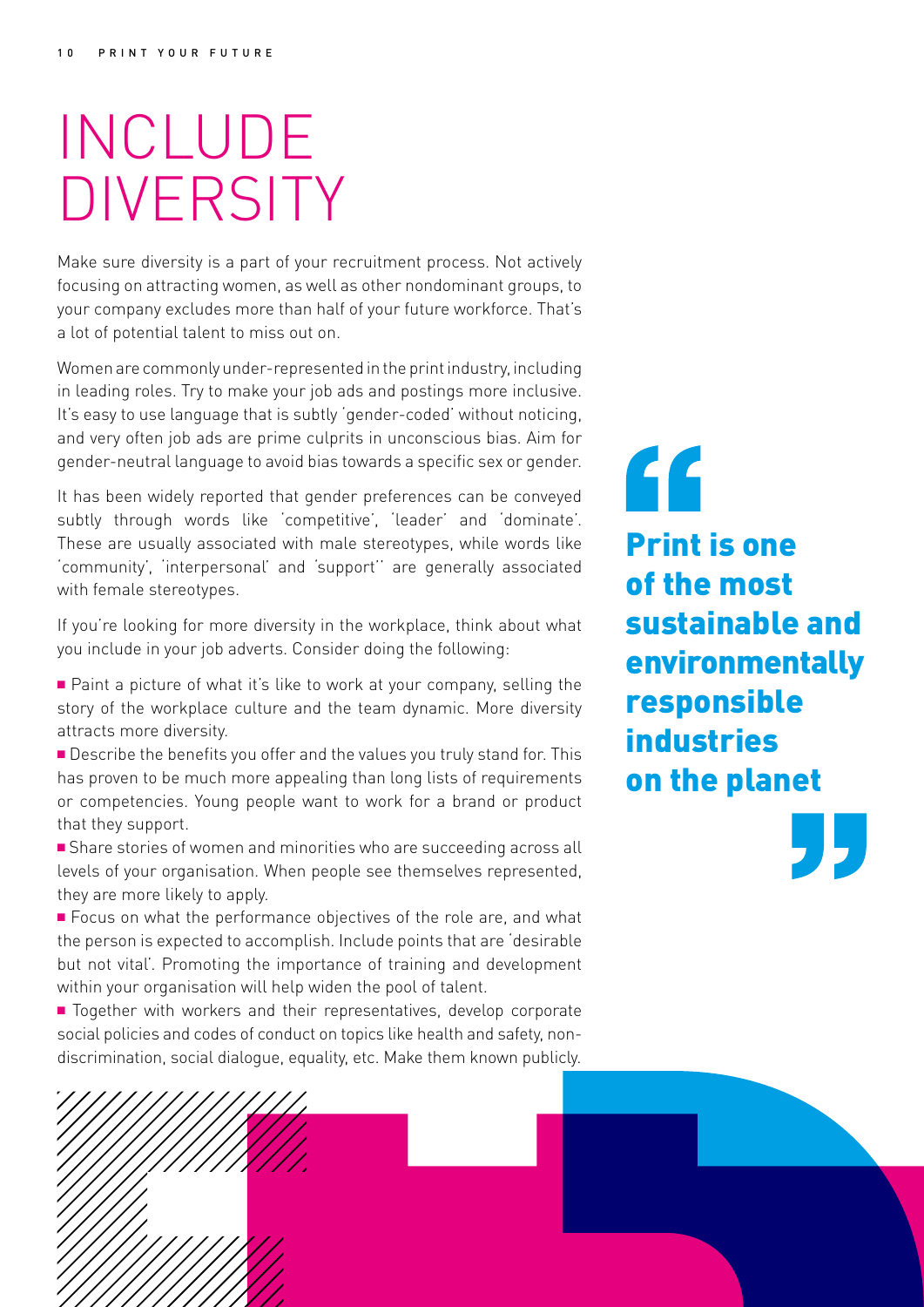#### DON'T HAVE A WEBSITE OR SOCIAL MEDIA? YOUR COMPETITORS DO

With the rise in cross-media services provided in the print industry, it is important that you use a multi-channel approach. Many printers are still unaware of the potential of the new digital reality and are not using online channels effectively to market their brand and sell their products. Having a website will also improve the credibility and legitimacy of your business. Your website and social channels will represent your company online, so be sure to:

- <sup>n</sup> Clearly communicate your brand values and mission statement on your website and social media.
- **Promote your business vacancies, offering and products.**
- <sup>n</sup> Generate a following and get ranked on Google and other search engines.
- <sup>n</sup> Provide content on news, events and collaborations that creates engagement with your brand.
- **n** Promote the benefits of print. Link to existing campaigns like Two Sides<sup>1</sup> and the Print Your Future project<sup>2</sup>.
- Don't just show your machines. People need to see the end product, not the process.
- <sup>n</sup> Show workers explaining their jobs, and workers' representatives explaining the benefits of working as a printer.
- Keep both your website and its content up to date.
- <sup>n</sup> Be active on social media. Share company news, as well as stories about your people and clients.
- <sup>n</sup> Share profiles or testimonials of your existing staff to show how welcoming, diverse, and attractive your company is.

1 https://www.twosides.info/ 2 https://printyourfuture.eu/

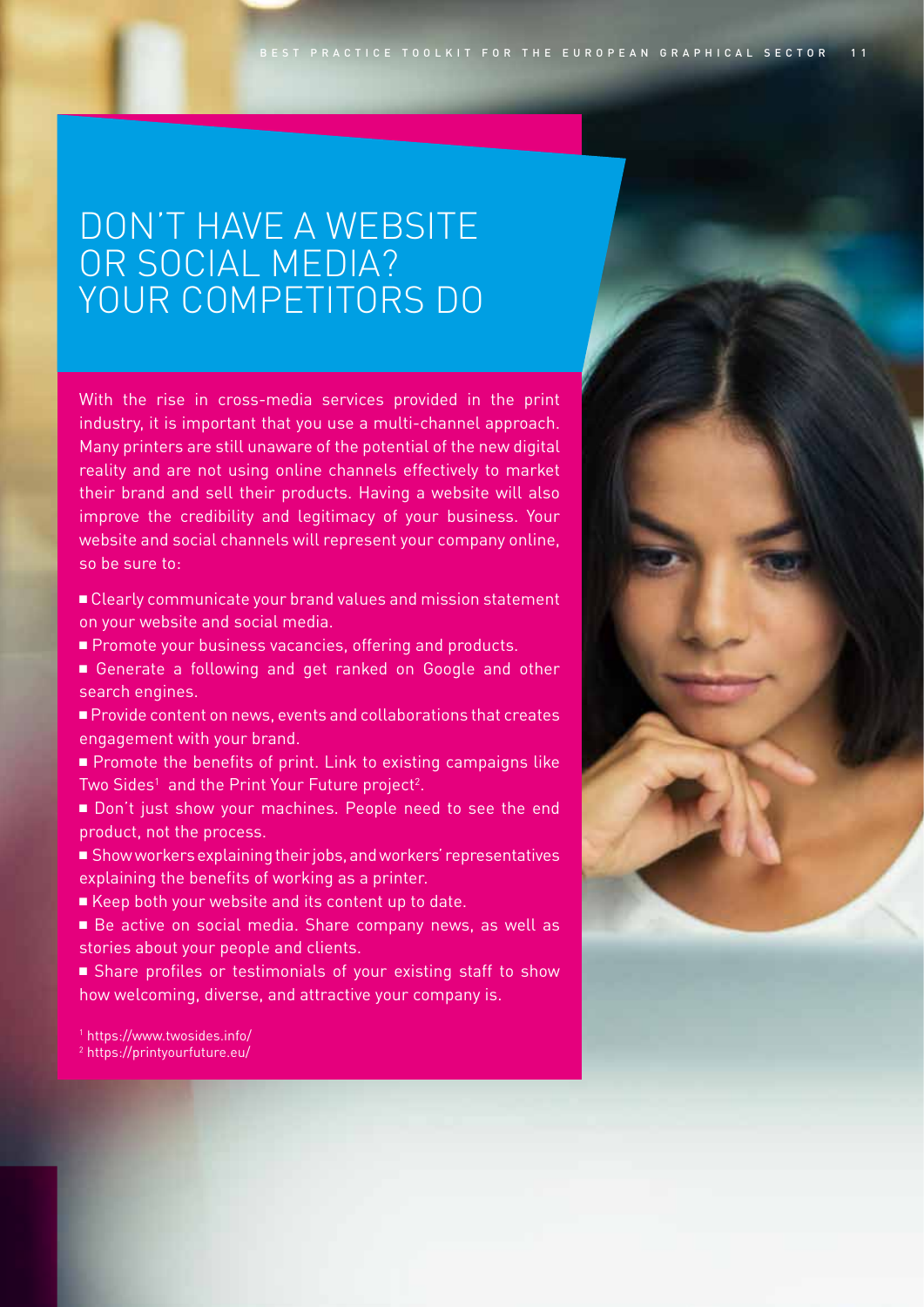## HOW TO THE NEXT GENERATION

Strict, hierarchical workplaces are a thing of the past. Interesting jobs and meaningful work matter more than they did. You need to make sure your workforce understands and is part of the bigger picture.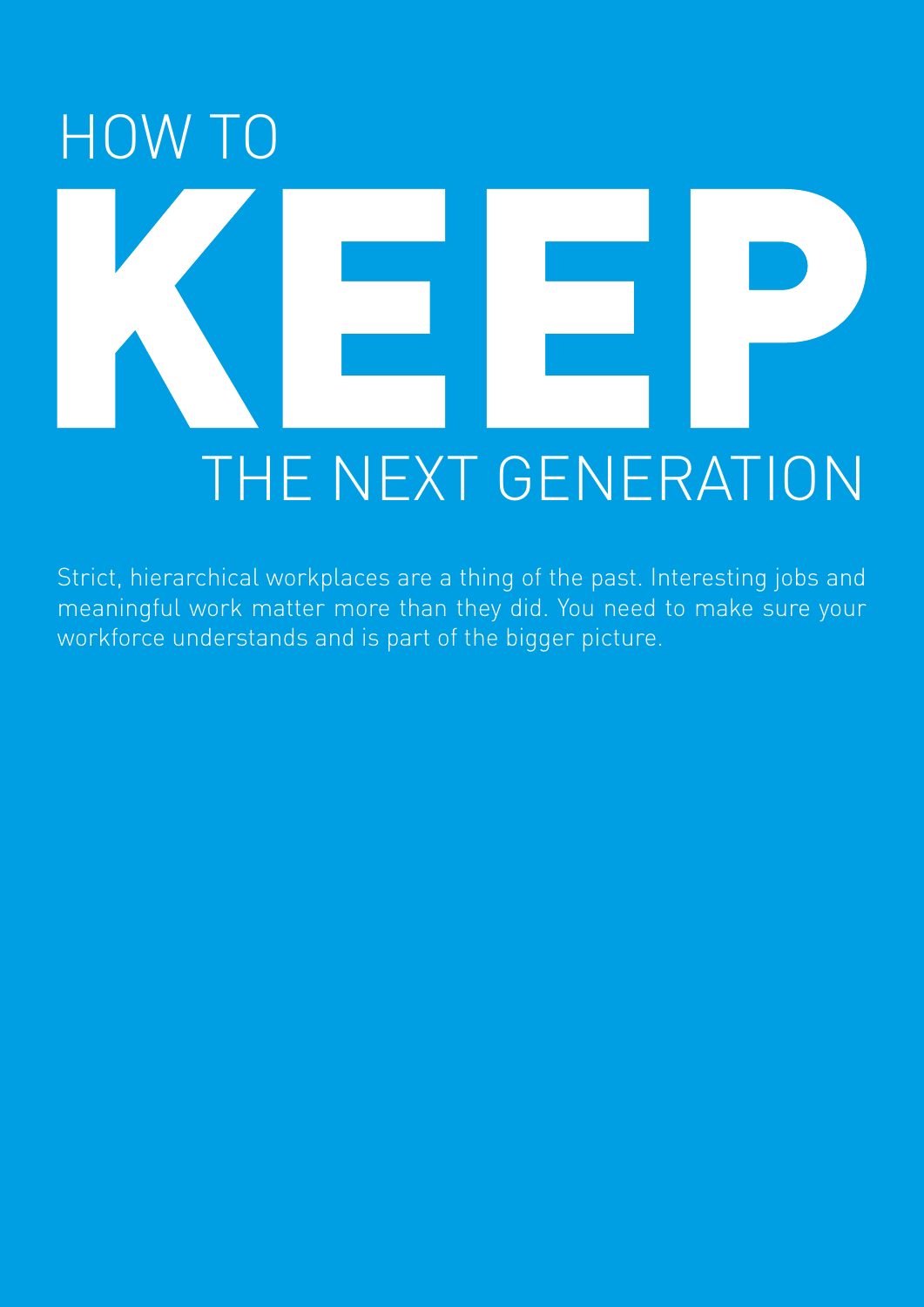Here are some tips on what matters, and what you can do to make new recruits want to stay with you:

■ Money/wages are important but are not enough. Employees need good employment conditions, a meaningful work-life balance, a fun work atmosphere, team-oriented working, environmental awareness, and development opportunities.

Ensure that you promote your **ethos and values** in a clear vision and strategy. Young people in particular want to work for a company which shares their values. Promote **sustainability**, for example, and your environmental credentials.

**Workplace culture** is key and, depending on your company's size or structure, should include breakout and social areas and quiet working spaces, access to office gyms or cycling schemes, flexible/home working (less 9 to 5), a birthday day off or early finish every year.

Develop a constructive **social dialogue** at company level where all kinds of workers' concerns can be discussed.

■ Create a 'culture committee' of employees from across your business to offer advice, organise socials and on-site services – make sure to include younger people and new starters. Foster creativity and input.

**Encourage a positive working atmosphere, with supportive management** and colleagues who consistently help all staff members achieve rather than knocking them down.

**n Involve employees** in decision-making about workplace culture and markets. With their connection to popular culture, young people in particular may have valuable insights into emerging and evolving markets, as well as new ideas, energy, drive, and the ability to think outside of the box. These are all important assets. Use them.

■ Make career progression, next steps, and opportunities visible. Create a **vision** of what employees could achieve in the future.

**n** Make your **environmental efforts** visible by clearly showing that you not only respect the legislation, but that you go further. Re-use, adopt certifications that make sense for your company, and optimise energy use.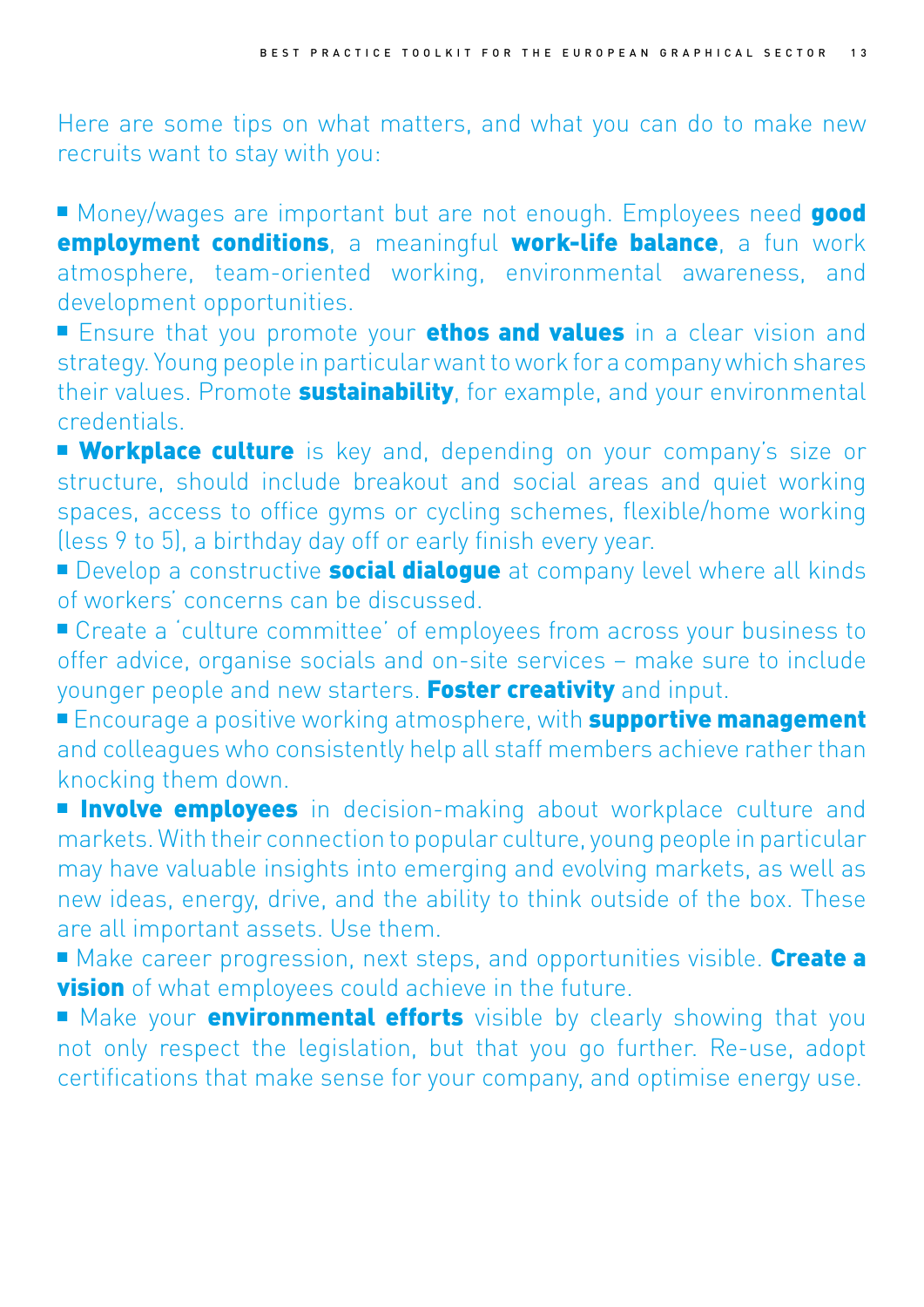## SYMPATHETIC SUPPORT VIA MENTOR SCHEMES

A business that is invested in professional growth and development is attractive to the next generation. Mentorships are a good way to support young people in your business. A mentor is not concerned with judging performance, which allows for an open conversation about minor concerns, worries, and the inevitable challenges along a person's career path. Here are some tips on mentorship:

■ Pair up an employee with someone from another department or team in the organisation, exposing the employee to new knowledge about the way the business is run.

■ Don't make it mandatory but make it a commitment. Empower the mentee to take charge and be co-responsible for meetings and updates. Create a structure with monthly meetings. Suggest the meetings take place over a coffee or in an environment that makes the mentee feel comfortable.

 $\blacksquare$  Remember that mentoring isn't just for new or young employees. You need to ensure your business connects with today's techsavvy generation to better understand new and emerging tools and technology. Mentorship can be reciprocal.

■ Getting your leadership team involved in any type of mentor programme shows it's a priority for your business, and that there is no end to learning and professional development for all employees.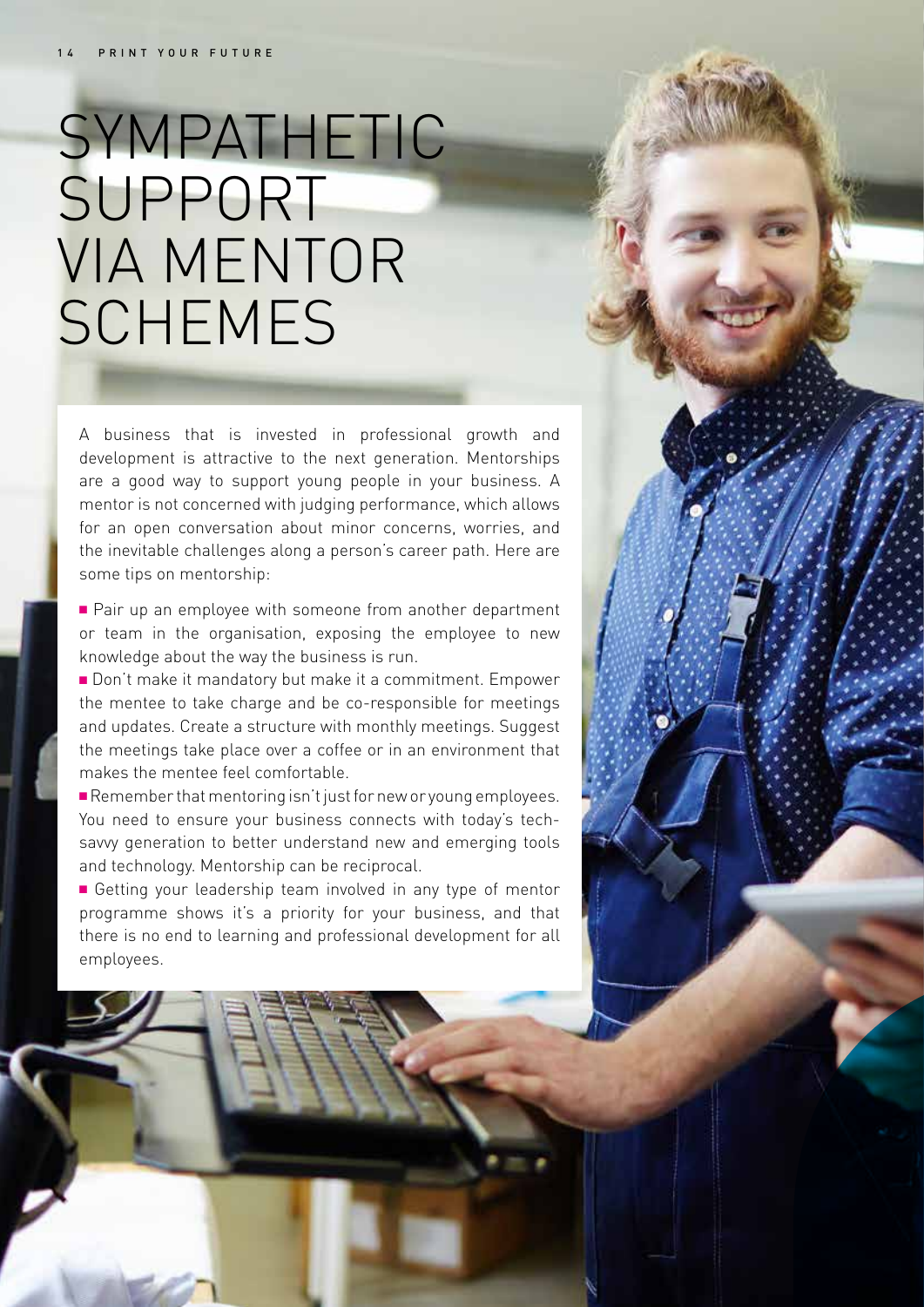## LOOK AFTER THEIR WELLBEING

Employers have a duty of care and must do all they reasonably can to support their employees' health, safety, and wellbeing. This includes their mental health. If your workers are represented by a trade union, this duty should be shared with workers' representatives in a specific joint committee dedicated to health, safety, and wellbeing.

Good management and positive wellbeing at work go hand in hand, and there's strong evidence that addressing wellbeing at work increases productivity.

If staff feel they can talk openly and comfortably about issues relating to work-life balance and wellbeing, problems are less likely to build up. This could lead to less time off for health issues and will improve morale in the work environment. Here are some tips for ensuring your company is a safe place to work:

**Provide a fit for purpose health and safety policy to protect workers, in** agreement with workers' representatives if relevant for your company.  $\blacksquare$  Conduct employee wellbeing surveys to give staff a confidential way of feeding back, so you can assess current concerns.

 $\blacksquare$  Encourage your line managers to have the knowledge and confidence to signpost an employee to more expert sources of support if needed.

■ Make sure you have HR qualified support and quidance you can share with employees.

Create a culture of dialogue in your company. When you create workplace cultures where people can be themselves, it's easier for them to talk about their concerns and ideas without fear, and easier for them to reach out for help when they need it.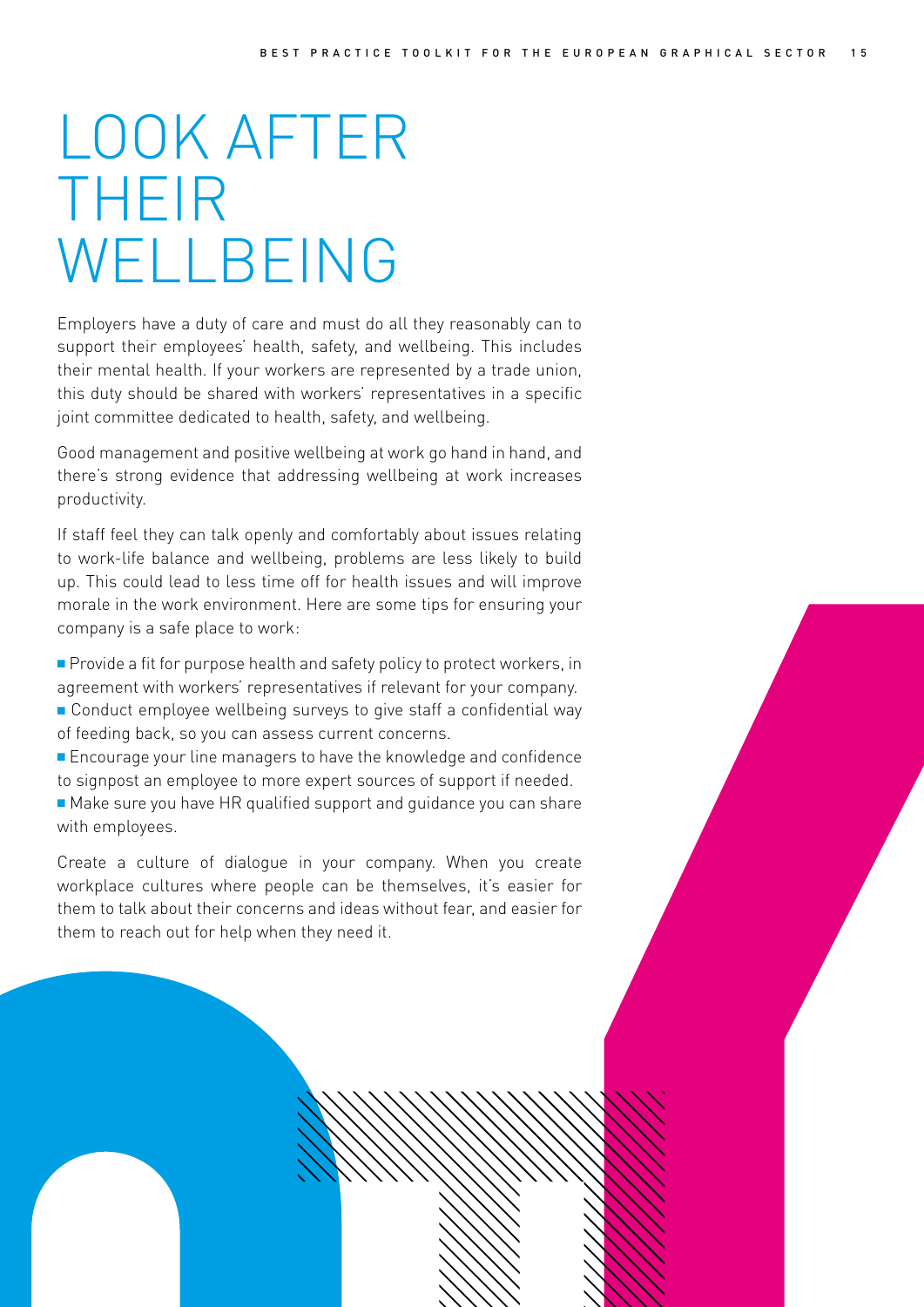## HELP THEM DEVELOP THEMSELVES

In every country, there is a range of government-subsidised, industry supported, and private training vehicles that businesses can take advantage of. Research the training support options available to you. Some of these will offer flexible and affordable ways to develop new talent or upskill existing staff.

A skilled, trained workforce can dramatically improve bottom line performance, adding value to products and services, and making it easier to compete internationally.

Personal development throughout a career in print is not an agerelated issue. Lifelong learning needs to be a reality for all ages to keep people engaged and for them to develop the right skills or knowledge.

If relevant for your company, trade union representatives should be consulted on decisions about training programmes.

## GET NEW STARTERS OFF TO A GOOD START

Giving new starters a positive experience at your company is the best way to ensure they stay. It is crucial that sufficient support is given. Here are some tips to help you support your new starters:

**n Induction is key.** Ensure you have a checklist of information. Share fun facts about the business, team organisation charts and some background on what you have been doing so far. Remember that this person has never worked with you and is probably new to the industry. Don't assume they know.

**Eive practical guidance.** Clearly show how things generally are in the work environment so they have a reference point. Provide key contacts, working times of business, time for breaks, date of pay, HR details and company benefit reminders.

**n Meet the team.** Make sure they have an understanding of the different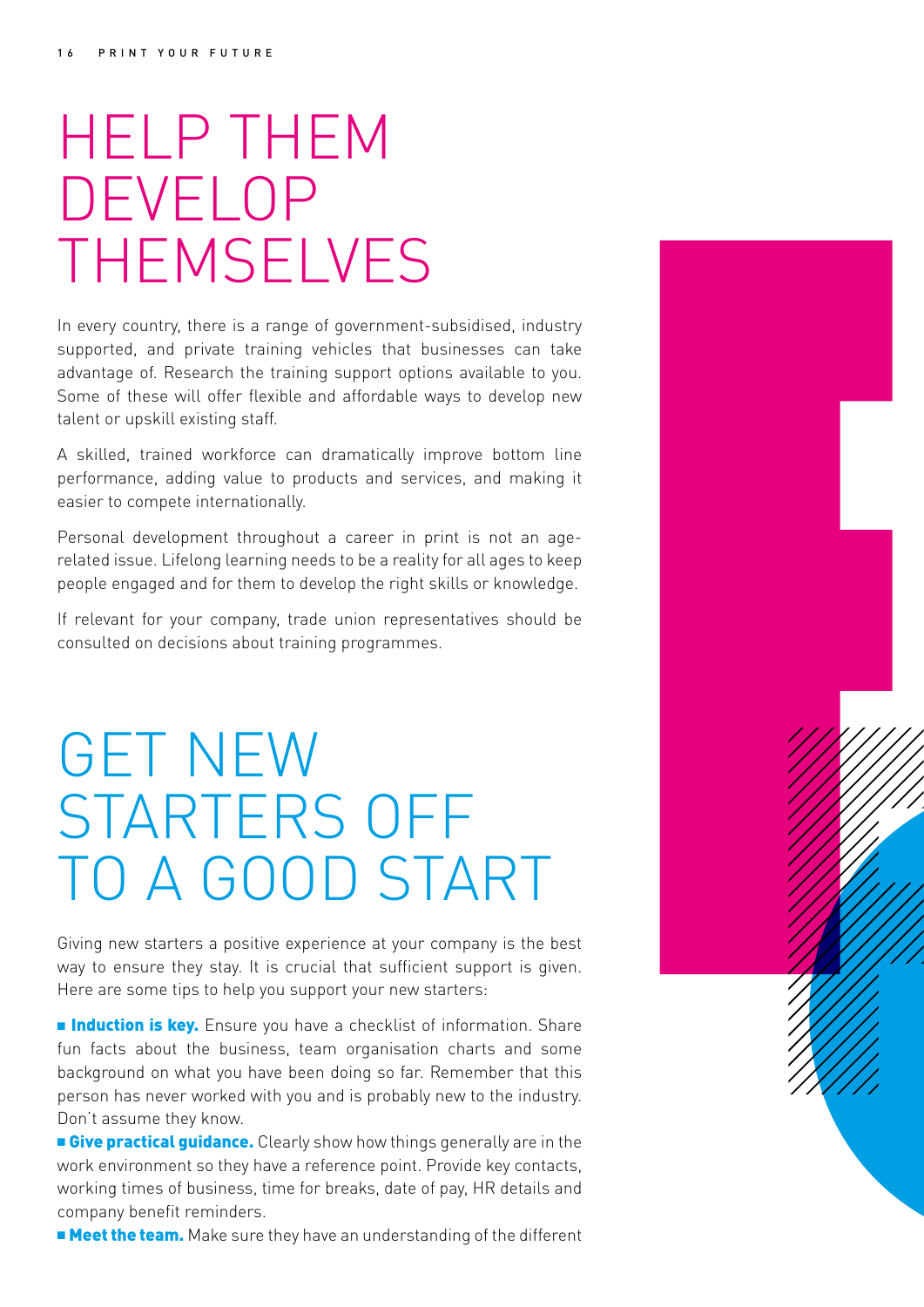teams or departments internally and set up a social meeting to help them feel part of the business.

**Example 1** Set objectives and expectations. New starters will have less of an idea of what to expect that an experienced new recruit. Be clear when giving specific tasks and follow up to make sure they're supported from the start, so they gain confidence in taking responsibility. Communicate the standards and timelines you expect but give them plenty of opportunities to ask for help and address any problems.

**Follow up.** Review and put in progress meetings to make sure they feel valued and supported. New starters will need more reassurance than other staff. Following up regularly will help you see if they're going in the right direction and identify where training may be required.

**E** Give full responsibility where appropriate. While new starters need plenty of guidance, it's important to give them autonomy over their work where appropriate. Allow them to make decisions on what they're doing to give them a sense of ownership over their work tasks, and then work towards developing them to have further ownership.

**n** Involve new starters in your mentor programme. Buddy' them up for both support and to gain knowledge of how different roles in your business work.

**Be available.** Make time for your staff.

**n Involve trade union representatives.** Discuss with them decisions, follow-up, and evaluation.

#### " Satisfied and motivated workers mean higher levels of staff retention



## GIVE THEM YOUR EAR

Hold regular one-to-one listening sessions to give feedback opportunities to current employees. This feedback is likely to be very useful in understanding how your employees feel and what you can do better to retain talent. Here are some suggested questions:

- 1. Which part of your job makes you eager to come to work every day?
- 2. Which aspects do you not look forward to when coming to work?
- **3.** How well do you believe your experience and talents are being utilised?
- 4. What skills do you have that you feel aren't being used?

**5.** What are your long-term career aspirations? Are we helping you accomplish them here?

6. Have you ever thought about leaving? If yes, what made you to consider this?

7. Why did you decide to stay?

8. Is there anything you'd like to change about your job? Are there things you would like to change about your team or department?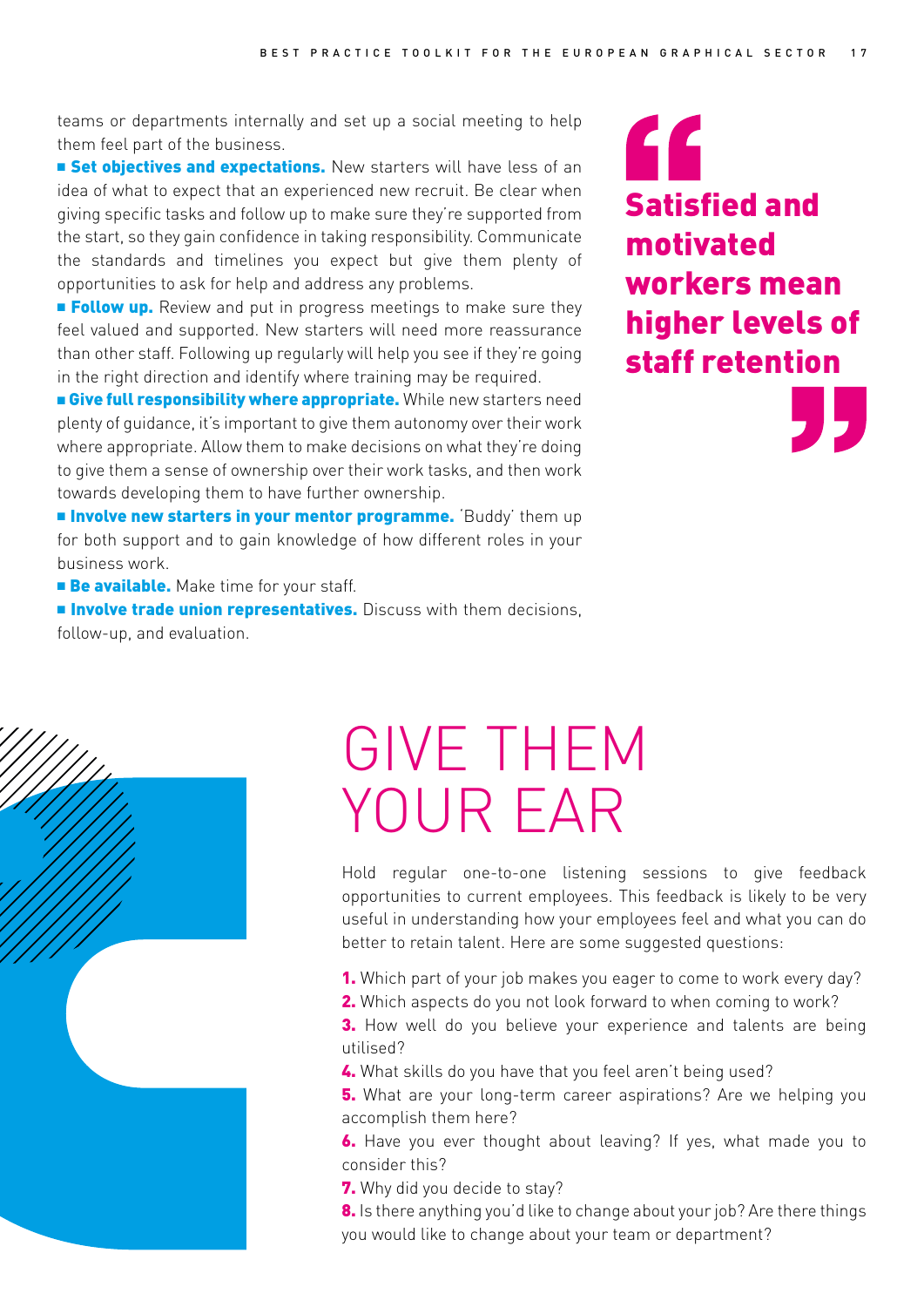### FIND, ATTRACT, KEEP CHECKLIST

Here's a checklist of what makes a business attractive. Tick the boxes next to the items you have taken care of or have in hand, and then think about how you can tick the ones you haven't. Using some ink will help you focus on an honest appraisal. If you don't tick many boxes, don't worry, you'll find a list of helpful resources on the Print Your Future website<sup>3</sup> to help improve your company's attractiveness.

#### **Checklist**

 $\Box$  Are you clear in your mission, values, and culture?

 $\Box$  Have you defined what you are doing on sustainability efforts both internally and externally?

 $\Box$  Do you have a website showcasing the best of what you offer? Is it up to date?

 $\Box$  Have you reached out to local schools, colleges, or universities?

 $\Box$  Do you attend local trade or job fairs to promote your business?

 $\Box$  Do you offer professional growth and development opportunities?

 $\Box$  Do you have a mentorship scheme set up?

 $\Box$  Do you offer wellbeing support?

 $\Box$  Do you offer competitive pay?

 $\square$  Is your staff (including management) gender balanced?

 $\Box$  Are you collating case studies from current employees to use as promotion?

q Have you applied for or received any rewards or recognition of excellence or achievements?

 $\Box$  Have you promoted your culture on your website or on social media to show your business is a great place to work?

 $\Box$  Has your HR department looked at flexible hours, locations, commute times and benefits?

 $\square$  Have you mapped out career paths for your employees?

 $\Box$  Do you actively promote new roles internally as well as externally?

 $\Box$  Have you reached out to your local trade association?

 $\Box$  Have you reached out to your local trade union?

 $\square$  Do you engage in continuous communication under social dialogue?

3 https://printyourfuture.eu/

#### Resources

*Print Your Future website (Europe)* https://printyourfuture.eu/ *Intergraf website (Europe)*  https://www.intergraf.eu/ *UNI Europa Graphical website (Europe)* https://www.uni-europa.org/ *Association of Estonian Printing and Packaging Industry – AEPPI (Estonia)* https://etpl.ee/ https://www.printinestonia.eu/ *Hochschule der Medien Stuttgart website (Germany)* https://www.hdm-stuttgart.de/pmt *ZFA website (Germany)* https://zfamedien.de/ *GOC website (the Netherlands)* https://goc.nl/ *Associação Portuguesa das Indústrias Gráficas e Transformadoras do Papel - APIGRAF website (Portugal)* http://www.apigraf.pt/ *British Printing Industries Federation - BPIF website (UK)* https://www.britishprint.com/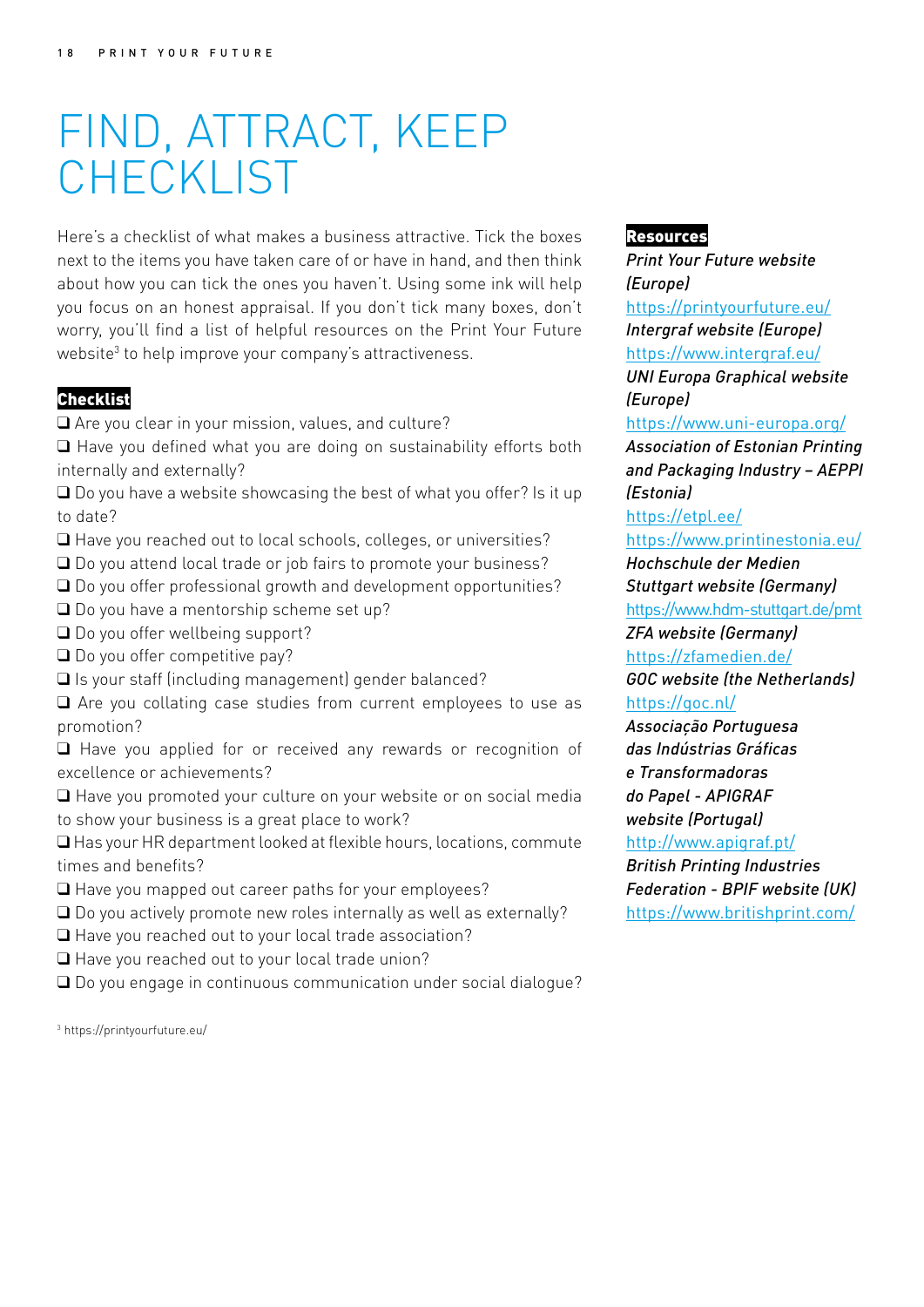#### PRINT YOUR FUTURE: THE PROJECT

The Print Your Future project took place in the context of the graphical sector's European social dialogue with the aim of helping to raise the attractiveness of the graphical sector, a problem identified in our Work Programmes 2019-2021 (adopted in September 2018) and 2022-2024 (adopted in November 2021). The sector faces internal challenges, including skills mismatches and shortages, demographic change, and a misleading negative image, as well as external challenges, including digitisation, rapid technological development and changing consumer behaviour. It is important that companies remain sufficiently dynamic and agile to respond to these challenges. Securing the availability of skilled workers in traditional and new roles by ensuring that the sector is attractive to young people is a crucial part of the solution. That is where the Print Your Future project comes in.

The Print Your Future project responded to the attractiveness issue by developing various tools and resources to support stakeholders across Europe in promoting the graphical sector to young people and other potential employees, as well as to current staff. These included:

A survey to diagnose potential problems, solutions and best practices in recruitment and employment practices in the European graphical sector;

A Best Practice Toolkit to offer practical advice;

A communication campaign to promote the European graphical sector, including:

- an informative website showing career paths, job profiles, schools and courses, a new sectoral identity, video testimonials with young people, and photos of young people in the sector;

- four Young Workers' Days (in Estonia, Germany, the Netherlands, and Portugal) to promote the graphical sector to young people.

The toolkit and communication campaign were informed by the survey results, which showed that the attractiveness of the graphical sector is currently a problem. 82% of respondents considered it crucial to work on restructuring the image of the sector for young people, to create clearer career paths for young people, and to run communication campaigns that speak young people's language. Respondents thought that recruitment was more problematic than employment, although problems were identified in both. So the toolkit focuses on solutions relevant to both areas by offering advice on how to find, how to attract, and how to keep young people in the European graphical sector.